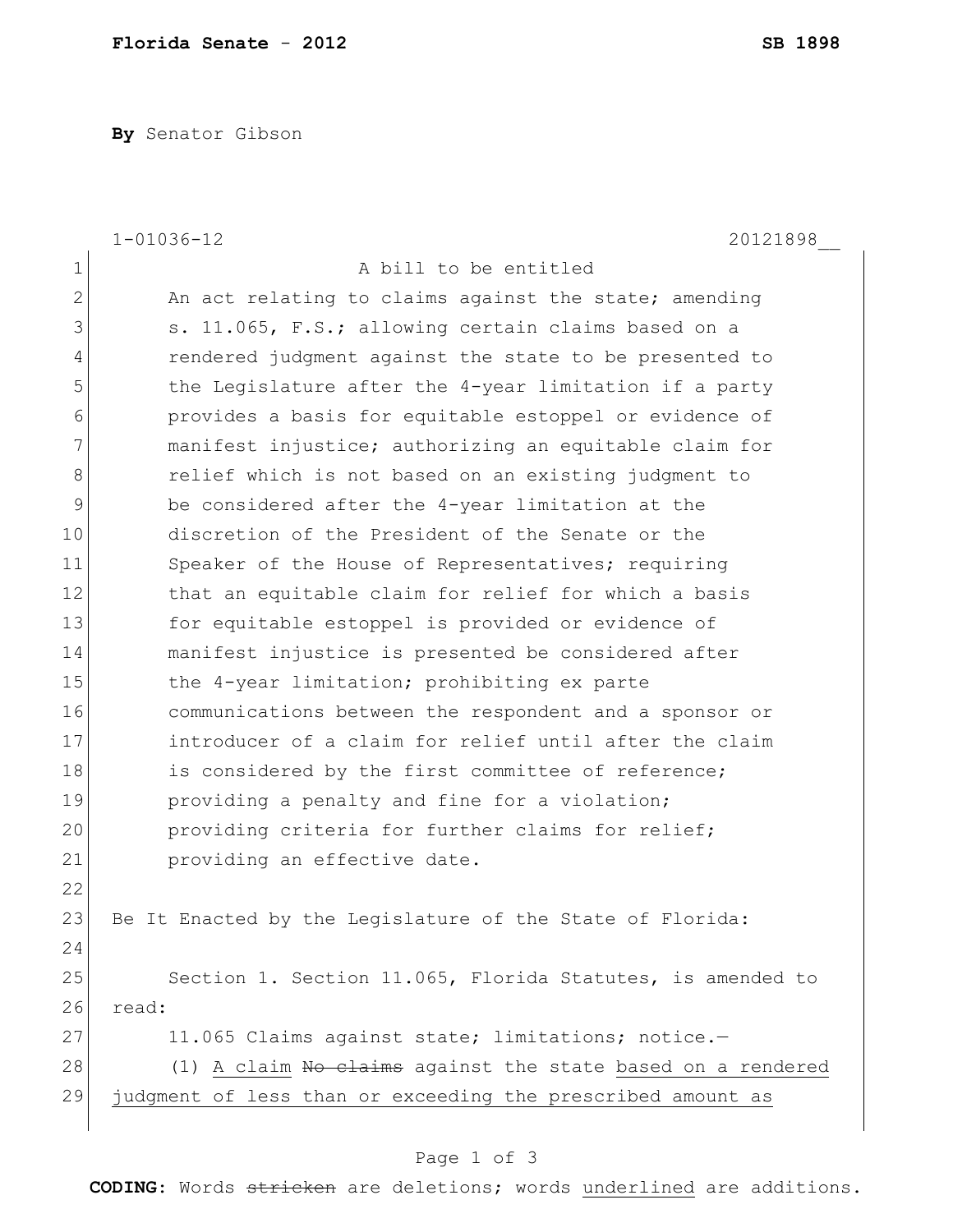1-01036-12 20121898\_\_ 30 provided in s. 768.28 may not  $shall$  be presented to the Legislature more than 4 years after the cause for relief accrued. Any claim presented after this time of limitation is 33 shall be void and unenforceable unless the party provides a basis for equitable estoppel or evidence of manifest injustice. (2) An equitable claim for relief which is not based on an existing judgment may, at the discretion of the President of the 37 Senate or the Speaker of the House of Representatives, be 38 considered after the  $4$ -year limitation. If, however, the party provides a basis for equitable estoppel or evidence of manifest injustice after the 4-year limitation, such claim must be considered. Ex parte communication between a respondent and a 42 sponsor or introducer of a claim for equitable relief is prohibited until after the claim is considered by the first committee of reference. A respondent who, in violation of this 45 subsection, communicates with a sponsor or introducer before a claim has been considered by the first committee of reference commits a misdemeanor of the second degree, punishable as provided in s. 775.082 or s. 775.083, and by a fine not to exceed \$500. 50 (3) $\left(2\right)$  All relief acts of the Legislature shall be for

51 payment in full. Once a claim is enacted, No further claims for 52 relief relating to the same cause of action may not shall be 53 submitted to the Legislature unless authorized by the President 54 of the Senate, the Speaker of the House of Representatives, or 55 the Governor  $\frac{1}{2}$  the future.

56  $(4)$   $(3)$  Notice shall be given as provided in s. 11.02 before 57 prior to the introduction of any relief act that which provides 58 for the payment of the claim from funds scheduled for

## Page 2 of 3

**CODING**: Words stricken are deletions; words underlined are additions.